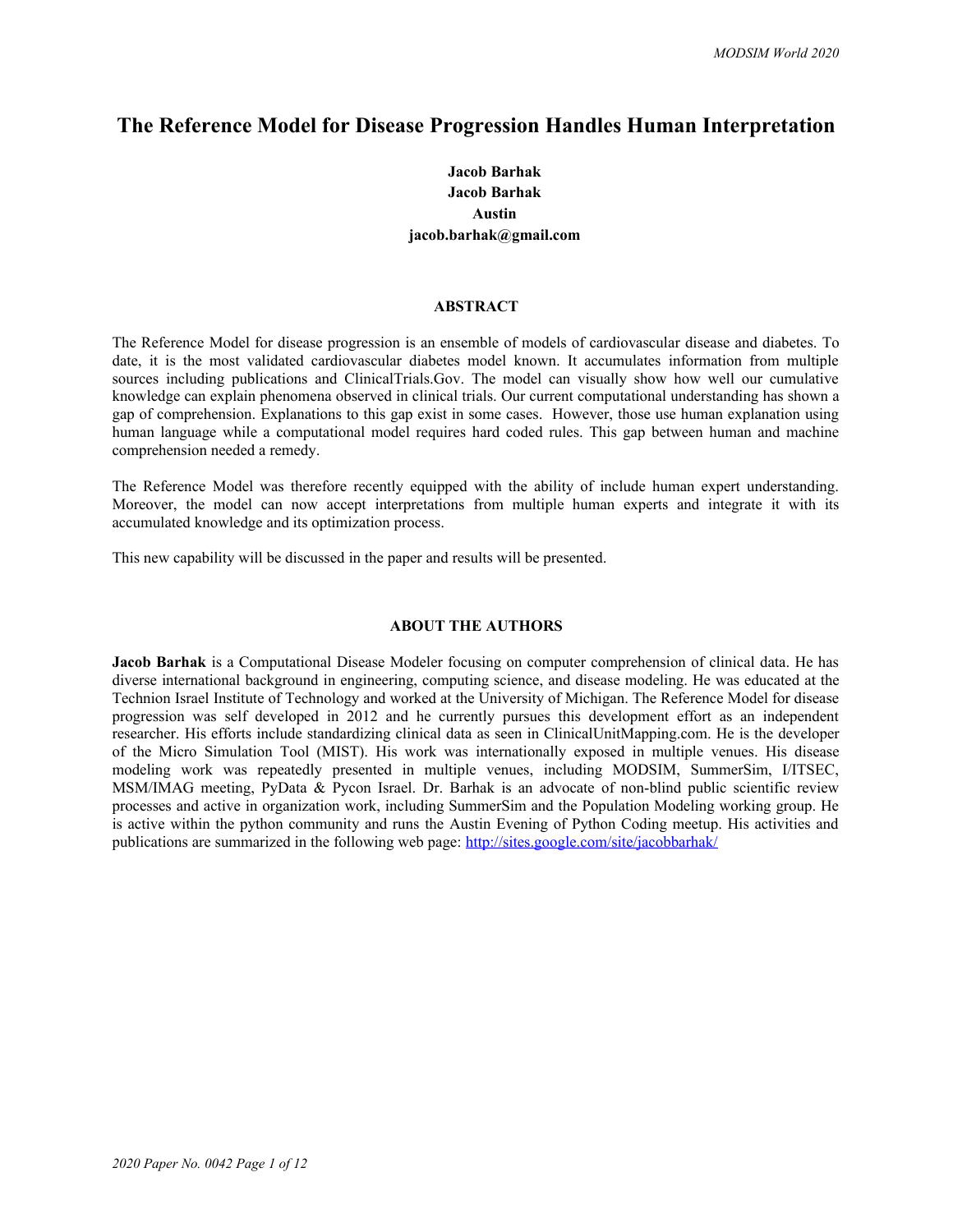# **The Reference Model for Disease Progression Handles Human Interpretation**

# **Jacob Barhak Jacob Barhak Austin jacob.barhak@gmail.com**

# **INTRODUCTION**

Computational Disease Modeling is a field where computational models attempt to predict outcomes for a population or an individual by using computer models. Those models many times are expressed as risk equations that attempt to predict the probability of an outcome in a patient with specific characteristics e.g. (Stevens, 2001) , (Wilson et. al., 1998). For example what is the probability of a patient experiencing stroke in 10 years given their age, blood pressure and other parameters. Those risk equations are typically developed by a modeling group that has access to longitudinal data of patient data.

Typically patient data in the medical world is highly restricted and is rarely shared with other groups, so publishing the risk equation/model is one way of sharing knowledge that does not compromise the restricted data. However, combining this knowledge was very limited for many years. Assembly attempts by some groups included assembling their own equations to models that predict multiple outcomes (Clarke et. al., 2004), (Hayes et. al., 2013) and others assembled equations from multiple sources into one model (Barhak et. al., 2010). Yet at this earlier time, global assembly of information was not possible.

A lot of progress was done in the diabetes modeling community and modelers started comparing their model in the Mount Hood challenge (Mount Hood 4 Modeling group, 2007) where multiple modeling groups would meet to compare and contrast their models. However, the models constructed by multiple teams were different and results varied across multiple groups when validation challenges were attempted. In validation challenges, baseline population statistics were given and modeling teams were competing in how close they can predict the outcomes for that populations. Populations typically represented clinical trials with a few executions, so summary data was publicly available. Despite the availability of data, the predictions provided by multiple teams varied and were not accurate. Moreover, each time a modeling challenge was introduced, there was no continuity to previous challenges and validation against populations from previous challenges was not required in a newer challenge.

Although attempts were made to standardize input data for challenges, the process was a human intensive process focused on the modeling teams making assumptions and interpreting ambiguous data rather than an organized procedural process that can be automated.

The inability of the diabetes modeling groups to replicate known outcomes and the variety of models inspired the author to take a new approach that will merge information from multiple sources and validate them against multiple sources in an automated manner. The Reference model was the solution.

## **THE REFERENCE MODEL FOR DISEASE PROGRESSION**

The Reference Model started with the idea to automate the Mount Hood challenge. Instead of multiple groups of humans meeting once every other year and preparing for a few months for one challenge, a machine can receive all models and run them on a the same standardized inputs. This can happen continuously and also allow accumulation of knowledge in one place so that multiple challenges can be stored together. Yet once the problem was formulated for a computer, it opened many more possibilities for accumulating knowledge as will be described later. Yet we are ahead of ourselves and should start with the first model version.

The Reference Model was created in 2012 as an automated mini replica of the Mount Hood Challenge aimed at diabetic populations. The model included 3 processes coronary heart disease, stroke, and competing mortality. This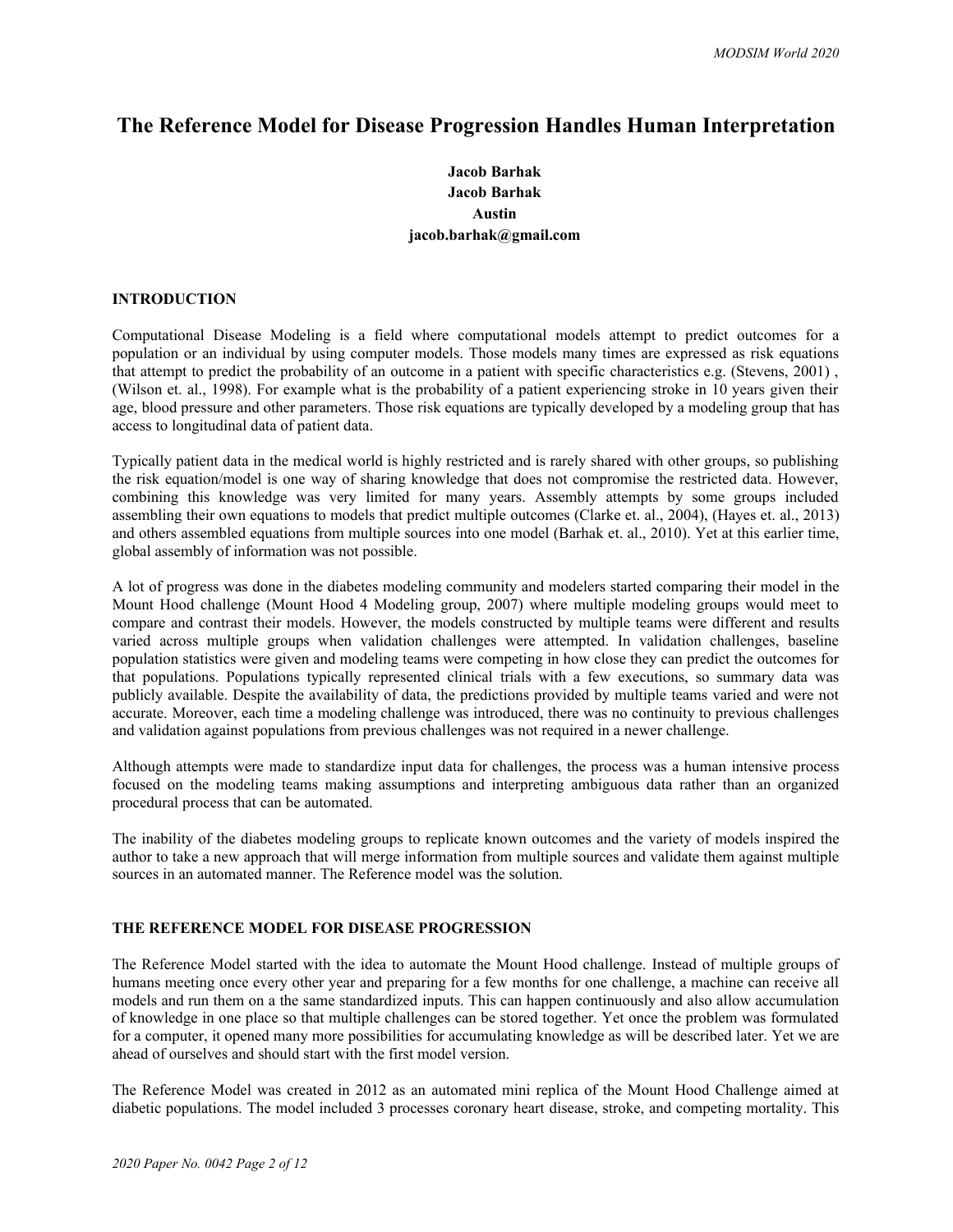structure of the model was relatively simple as shown in Figure 1. The arrows in the model diagram represent transitions between disease states. During simulation a random number is picked for each active state and it is compared to the risk equation that represents a threshold for transition. This way the model decides if an individual moves to a different state or stays in the same state for that time step. This is repeated for each individual in the population. At the end of simulation the model outcomes are compared to known population outcomes to figure out how good the model is, we will call this number fitness.

Despite its simplicity, the model allowed complexity that was not possible with the human based challenges, it allowed assembling a model using different risk equations. Each transition probability could be represented by more than one risk equation. The Reference Model was therefore not one single model, it was an ensemble model that is composed of many models. However, initially the full potential of the model was not realized since the different models were made to compete - very similar to what was done at the Mount Hood Diabetes challenge. Each time a simulation executed, a different equation was chosen for each transition probability. For example Equation A would be chosen for the probability for Myocardial Infarction (MI) and Equation E was chosen as the probability of Stroke - denoted by the combined model AE. We could contract multiple such models: AE, AF, AG, AH, BE, Bf, BG, BH, CE, CF, CG, CH, DE, DF, DG, DH and this number would grow up exponentially and therefore High Performance Computing (HPC) was required to run all those models and figure out which one represents best the phenomena observed in the population. And this was executed for multiple populations to figure out the model that behaves best for all populations. This approach was competitive and although it allowed accumulating more knowledge than the human challenges that lacked consistency by removing previous challenges, it did not reach full modeling potential.



**Figure 1. The Reference Model Diagram**

The full potential was realized after the number of models and populations grew, it was then necessary to switch to a much better approach that utilized the full potential of the ensemble model - a cooperative approach. The key observation was that no one model is perfect and all models should be treated as assumptions rather than absolute truths and we wish to merge assumptions together so those will cooperate. In this cooperative approach, all risk equations contributed to a combined risk according to their influence. For example, for the MI probability equations was assigned a weight and the combined probability for a transition was w1A+w2B+w3C+w4D where the coefficients w1,w2,w3,w4 are scalar weights that represent the influence of a certain equation. The Reference Model then represented an infinite number of models that represent disease progression based on risk equations as basis functions. The modeling space then became a continuous function that can be optimized using mathematical optimization techniques that are very similar to those used in training neural networks (Barhak, 2016). The solver was named as: "assumption engine" since it figures out which assumptions work better together considering the data and query. This cooperative approach allowed creating models that behave better than any of the original risk equations alone. Moreover, it could be used in combination with the competitive approach for testing assumptions that are not continuous in nature.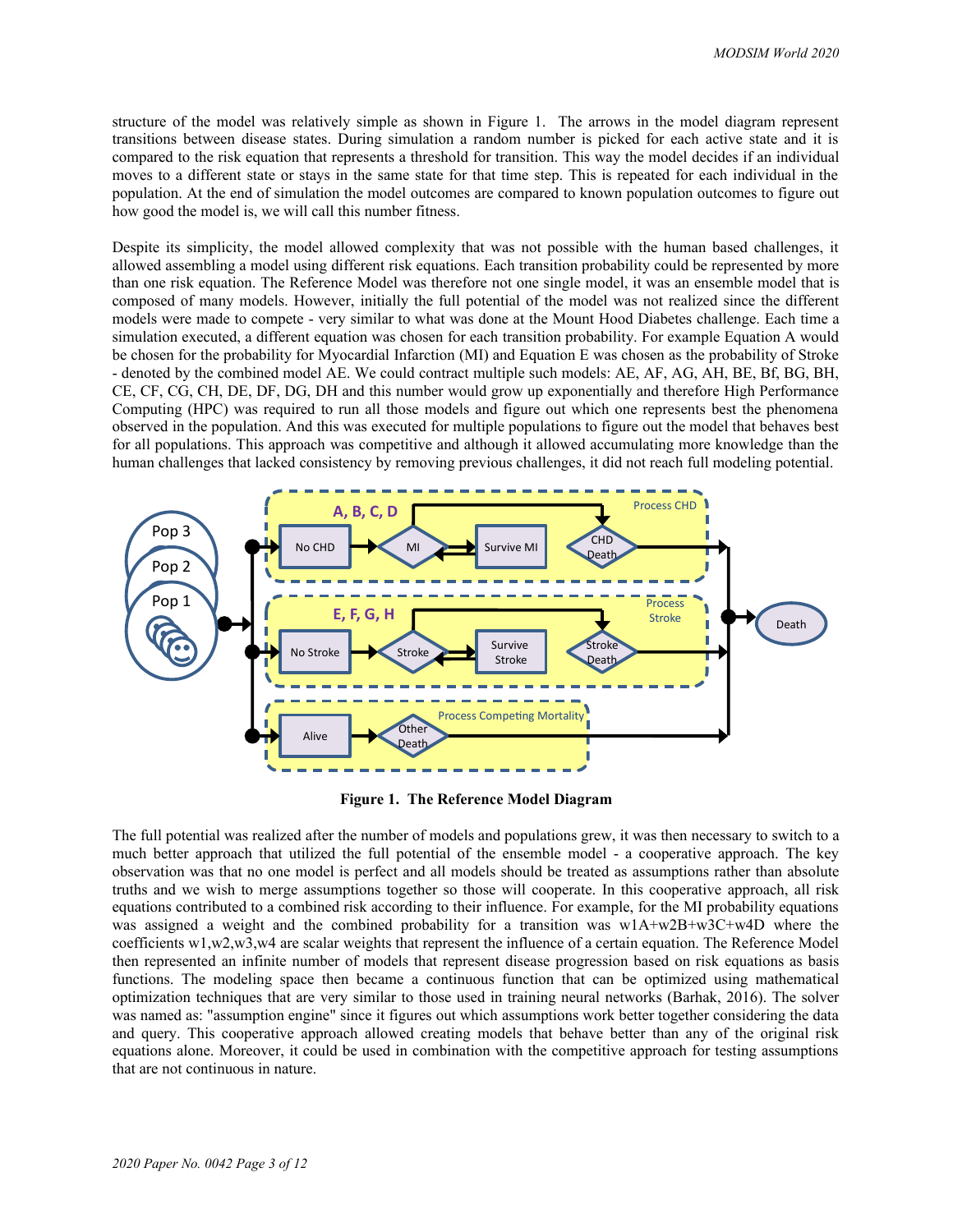Information accumulation went beyond multiple models being integrated into one ensemble model. Much important information is provided by population data that was also incorporated. The Reference Model started with validating against a few past populations from the Mount Hood challenge and the literature. This number increased with additional challenges. Yet unlike the human challenges that did not retain memory from previous validations, the ensemble model retained those and this data was accumulated rather than forgotten. The Reference Model uses population data that was publicly composed of summary statistics rather than restricted individual data that is typically not released. The model needed to simulate populations that matched the demographic of those population cohorts. This was done by sophisticated population generation driven by the MIcro Simulation Tool (MIST) (Barhak, 2013) that served as the computational engine behind the model. Since population generation was a Monte Carlo random process, there was a need to improve accuracy to better match population statistics. This was accomplished using Evolutionary Computation algorithms (Barhak & Garrett, 2014). However, when the model grew, the amount of code that was required became unreasonable and object oriented population generation code was introduced to allow efficient and compact population generation (Barhak, 2015).

Yet even with efficient ways of recreating populations, the process was slow - it took roughly a week of work to recreate one population from a publication and much of this work relied on copying numbers from published papers and writing generation code. This was remedied when an interface was created for ClinicalTrials.Gov that reduced the time required to add a population to a few hours per population, while eliminating human error.

ClinicalTrials.Gov is the registry where clinical trials report their structure and results. This database growth is driven by U.S. law and already holds over 300,000 clinical trials with over 41K clinical trials with results. Results data that was previously published without uniform format in scientific journals is now entered into a database. An interface was created that allows the modeler to use extracted data and semi-automatically create populations that can be simulated by the ensemble model. This interface caused a dramatic increase in the amount of knowledge held by the model. The Reference Model then became the most validated diabetes cardiovascular disease (CVD) model known worldwide, bypassing the previous champion - the Archimedes model (Eddy & Schlessinger, 2003). Today, there is no other known CVD diabetes model that accumulates information from so many sources with validation.

With so much information, it was then possible to visualize our computational knowledge gap. This gap shows how the most fitting model assembled from the base equations fits all clinical trials. This was presented using interactive techniques based on Python visualization libraries (Bokeh, Online), (HoloViz, Online).

With so much information assembled, it was possible to analyze data in ways not possible before. For example the rate of improvement of treatment in CVD diabetic death could be assessed, so a similar idea for Moore's law could be defined. the model discovered that diabetic CVD death probability decreased roughly by half every 5 years as calculated using 3 decades of models and populations (Barhak, 2017). Life tables were published using two scenarios: 1) using improvement rate into account, 2) not correcting for treatment improvement rate. This was just one example of what is possible when information from multiple sources is centralized in one ensemble model.

However, despite all the progress made, information arriving from multiple sources is still prone to human error despite capabilities of detecting wrong equations. Even strict testing was shown to bypass a few errors each year. For example, the results in this paper correct a row shift and a mismatch in a result matrix that was introduces by human errors in the two last published versions However, more automation and accumulation of knowledge will eventually diminish a possible error to be negligible and hence the need to go away from human focused modeling to automated modeling. For example, the erroneous outcome entry in the last publication (Barhak, 2020) is only one from 120 outcomes entries and therefore if its influence is not strong when comparing results and can be considered negligible. Moreover, one equation know to be erroneous is rejected by the model on the first iteration, thus demonstrating how accumulated knowledge effectively reduces error.

However, even if the process becomes highly automated, humans still need to be involved in the modeling process. Humans, just like models, have different opinions and many times there is no easy way to measure the accuracy of those opinions. Since humans need to drive the modeling process, instead of the human being concerned with performing repetitive tasks, humans should be focused on looking at data and results. In this paper we introduce one way of doing this by including human interpretation to deal with ambiguous or fuzzy data while employing machine learning to figure out the best fitness when considering interpretation by a team of experts.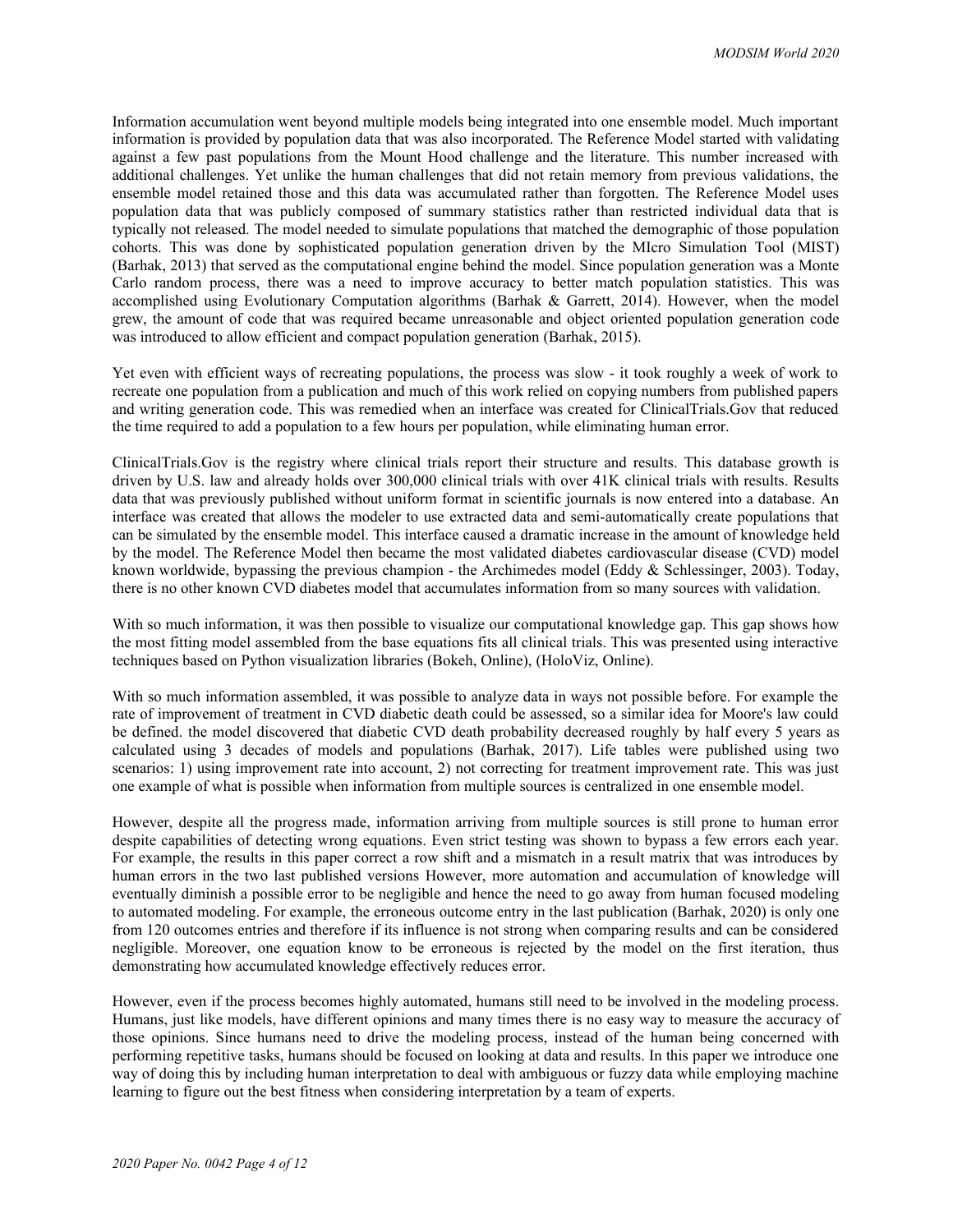## **HANDELING HUMAN INTERPRETATION**

When transforming medical data into a model there are many human considerations taken. Many of those are not computational in nature and relate more to understanding texts. Despite advances in Natural Language Processing (NLP) machines still cannot perform human language interpretation properly and computational model creation based on such data is even a harder task. However, for a computational model that validates predictions to outcomes, it is possible to pose the problem in a way a machine can comprehend.

Outcomes of a clinical trial are typically counts of a certain observed phenomenon, for example a stroke. However, a stroke can be defined in many ways and therefore different trials may report the same outcome differently. Some times the definition of an outcome is made using International Statistical Classification of Diseases (ICD) codes. However, even when well defined in one ICD version, the definition may change in another ICD version. For example in (Clarke et. al. 2004) ICD 9 Stroke is defined by as (ICD-9 codes ≥430–≤434.9, or 436) . However, when translating to ICD 10 codes, the list closely translated to I60.9, I61.9, I62.1, I62.00, I62.9, I65.1, I63.22, I65.29, I63.139, I63.239, I65.09, I63.019, I63.119, I63.219, I66.09, I66.19, I66.29, I63.30, I66.9, I63.40, I66.9, I67.89. Only looking at the first code of ICD9-430 the definition is "Subarachnoid hemorrhage" while the ICD 10 I60.9 equivalent is defined as: "Nontraumatic subarachnoid hemorrhage, unspecified" these small changes in definition eventually cause confusion for a machine when the word stroke appears in a published report. Although a human will be able to explain what a stroke means, for a computer a different definition of the words that describe stroke or a different code list will be hard to decipher.

This problem aggravates further since in tables that describe clinical trial results, the ICD codes that define a specific outcome are not specified directly and although many times those can be found after an exhaustive human search in the trial protocol or in another location in a related publication, many times there are differences in reporting outcomes between trials. The problem aggravates even further in composite outcomes such as cardiovascular disease (CVD) that include many other outcomes including MI and stroke. The definitions of outcomes sometimes even differs within the same clinical trial that reports the same outcome using different definitions. For example the RECORD clinical study (ClinicalTrials.gov - NCT00379769, Online) reports the same outcome twice using two different criteria: 1) "Independent Re-adjudication (IR) Outcome: Number of Participants With a First Occurrence of a Major Adverse Cardiovascular Event (MACE) Defined as CV (or Unknown) Death, Non-fatal MI, and Non-fatal Stroke Based on Original RECORD Endpoint Definitions" 2) "Independent Re-adjudication Outcome: Number of Participants With a First Occurrence of a Major Adverse Cardiovascular Event (MACE) Defined as CV (or Unknown) Death, Non-fatal MI, and Non-fatal Stroke Based on Contemporary Endpoint Definitions". Although this trial has properly reported the outcomes using multiple interpretations, it is unclear how to compare those outcomes to a different trial and how to validate those against simulated model outcomes, especially when an ensemble model is considered - the description is not traceable back to quantifiable definitions and therefore hard to a machine.

Similar definition changes are not uncommon, the definitions in medicine change constantly even outside cardiovascular disease. For example the definition of sepsis was changed numerous times in a few decades as seen in (Gary et. al., 2016), (Wentowski et. al., 2018). And since the model accumulated clinical information spanning over several decades, there is a necessity to add human interpretation to outcomes being used for validation.

However, note that humans may not always understand the data the same way, and human interpretation of the same outcome may differ from one expert to another. The example of the RECORD study(ClinicalTrials.gov - NCT00379769, Online) discussed earlier shows how the same outcomes are interpreted differently and numbers differ. So we wish to be able to add human interpretation of outcomes from multiple experts that will evaluate possible ambiguous information.

In the past, the Delphi method (Wikipedia - Delphi, Online) was used to assemble information from multiple experts. One example of a derivative of the method was used for mental health modeling (Leff et. al., 2009). However, those techniques are human based and require human feedback and reiteration which is time consuming. We want a technique that takes human inputs and allows merging it efficiently with the power of machines to compute and validates the assumptions that experts make.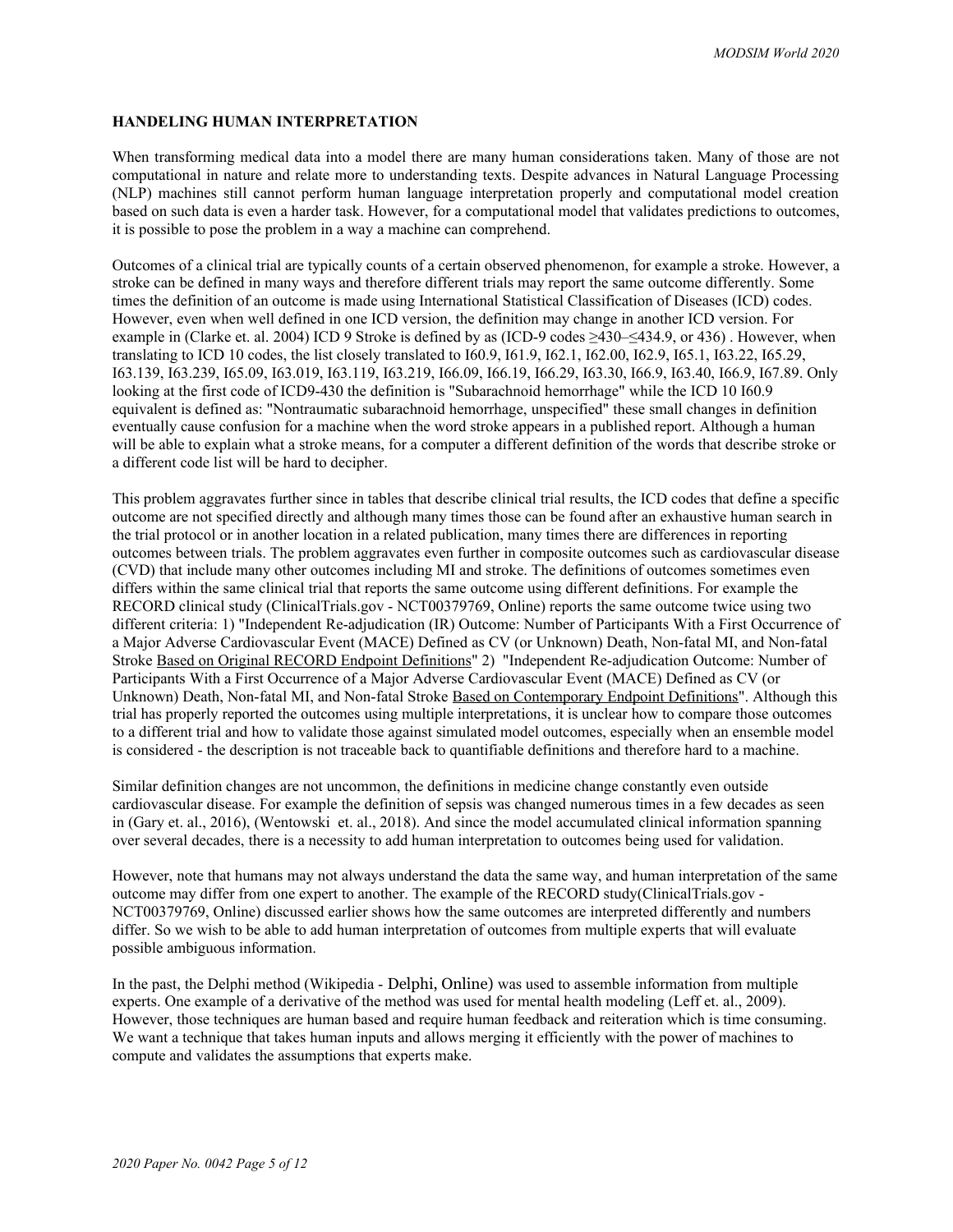# **MATHEMATICALY HANDELING HUMAN INTERPRETATION**

Human interpretation can potentially be added to any aspect of modeling, yet it was initially applied only to outcome interpretation. Consider the following notations:

*R* - simulation result - this is the number the model generates after Monte Carlo simulation.

*T* - expected target outcomes - these are the numbers that appeared at the clinical trial results - our ground truth  $H_i(T)$  - Human interpretation of T by expert *i* - representing what the expert thinks the ground truth should be *D* - difference between ground truth and simulated results - this is the fitness/error we wish to me minimal.  $w_i$  - the weight we assign to expert *i* interpretation - it represents how much we believe that expert

The basic idea is to find the best balance of experts that will increase the prediction accuracy of the simulation. The Reference Model uses a fitness engine that calculates the difference between simulated results and expected outcomes and attempts to optimize it. Without Human interpretation, this would be defined as:  $D = T-R \rightarrow min$ 

However, when we introduce human interpretation, this difference becomes a weighted sum considering all experts:  $D = \sum w_i H_i(T) - R \rightarrow min$ 

subject to: *Σ wi = 1*

*wi≥=0*

The constraints make sure that the combined weighted interpretation of all experts is within the convex hull of all the interpretations given and that no interpretation given by an expert is considered as false - at worse case the interpretation is incorrect if  $w_i=0$ . In simpler words it means that the minimum and maximum after accounting for all expert interpretations will be bound by the largest and smallest outcome interpretation of the experts.

Also note that the assumption engine already includes a very similar formulation where *wi* also decides the level of influence for a certain model equation as described before when assembling the ensemble model:  $w_1A + w_2B + w_3C + w_4D$ . In fact the interpretation of the expert can be considered part of the modeling assumptions that require optimization. The only difference is that to calculate the fitness *D* for interpretations there is no need to recalculate the results *R* - which involves the entire simulation that involves validation of the population against the model - which is time consuming and typically takes about 16 hours on a 64 core machine to account for all variations and populations. Instead, we can quickly calculate all variations of interpretations very quickly without the need to recalculate R. And since the assumption engine already uses gradient descent optimization to improve  $w_i$ for model components (Barhak, 2016), we just add an extension of  $w_i$  related to human interpretations to the solution vector and use the same solver rather than decoupling the human interpretation handling from the model assumptions handling. Here is proof that this decoupling is possible.

Lets call the Difference between ground truth and human interpretation of expert *i* as :

 $D_i = w_i(H_i(T) - R)$ 

We will defined the combined difference instead as:

 $D = \Sigma D_i = \Sigma w_i(H_i(T) - R) = \Sigma (w_i H_i(T) - w_i R) = \Sigma (w_i H_i(T)) - \Sigma (w_i R) = \Sigma (w_i H_i(T)) - R^* \Sigma (w_i)$ 

Since  $\Sigma(wi) = I$  we get again:  $D = \Sigma(w_i H_i(T)) - R$ , which means that we can decouple the simulation from interpretation for the sake of determining interpretation weights of experts for optimization purposes. So when running the code we use the  $D = \sum D_i$  formulation to deduce the combined interpretation difference.

Yet this description is still somewhat simplified compared to actual code that implements the simulations since each outcome appears in some populations. The actual way that experts interpret outcomes is by looking at the outcome description of a specific trial and expert *i* assigns a scalar number *zij* associated with outcome for a specific trial *j*. this number is used to adjust the ground truth *T<sub>i</sub>* for all cohorts of trial *j* so that  $H_i(T_j) = z_{ij} * T_j$ . If  $z_{ij} = 1$  it means that the expert believes that the reported outcomes match the model definition of the same outcome. If  $z_{ii}$  it means that the outcome defined by the study over-counts incidence compared to how the model views the definitions. if  $z_i > l$  then the study results in the publication does not include some outcomes defined by the model and the under-counted observed outcome should be increased to match the model definition. Also note that the model definition includes multiple merged models with different weights. Since all weights are optimized, the most fitting balance of all interpretations and assumptions is created - optimally mixing the model and expert definitions.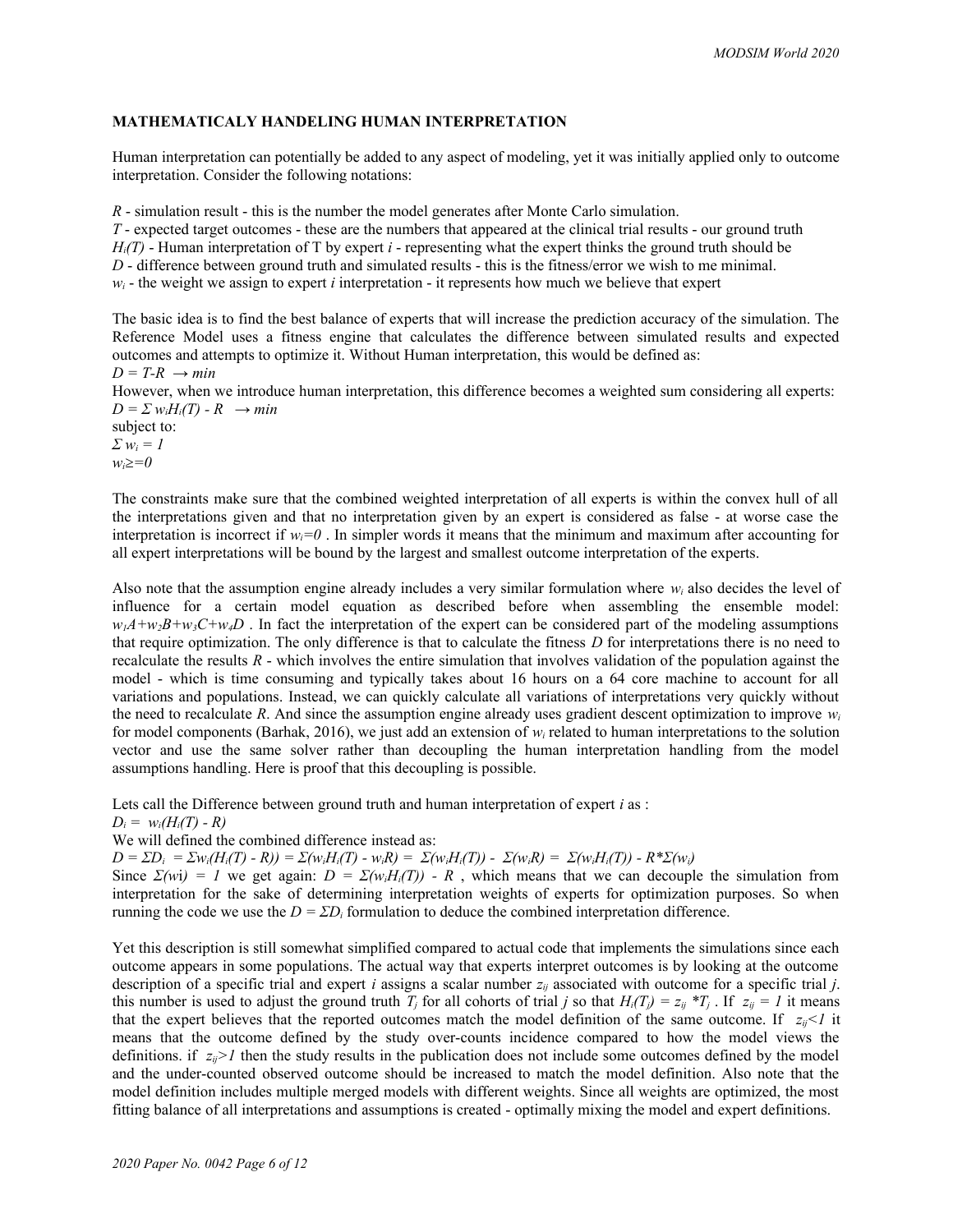#### **IMPLEMENTATION**

The Reference Model code was modified to incorporate human interpretation optimization as described before. As explained earlier, the code change could be merged with existing optimization code. Therefore, a lot of effort was put into handling the data. However implementation included multiple other changes. One minor change added warning code to isolate an issue with an equation that was previously marked as wrong by the assumption engine.

The major change was that all outcomes that were reported by all studies entered into the system were revisited. Those study outcomes were previously matched with model definitions of outcomes using free text that explains the modeling assumption and as a table matching the outcome to ICD codes, this was done for MI, Stroke, CVD and mortality and their combinations. Much effort was put previously in documenting the modeling assumptions regarding outcome definitions, yet this was only a documentation file. In the new version this documentation was adapted to a matrix of human assigned values that can be incorporated into computation. Each row in the matrix of values contained a single outcome extracted from a certain study including human explanation. There were many columns in that matrix, most of which contained documentation. A few numeric matrix columns were added to contain numeric human interpretations. Ideally each column should have represented a different expert opinion on how well the study outcome matches the model definition as a positive number around 1. Those values correspond to the *zij* values that go into computation.

In this publication, only the author wrote all interpretations while trying to imitate 6 experts with different opinions both conservative and liberal - we mark them as 1-6 in Table 1 below, each time making other assumptions trying to simulate conservative experts that stick to the textual definitions and emphasize the difference by assigning numbers farther than 1 in a direction that fits their "assumed personality". More liberal experts may accept differences in text more easily and report numbers closer to 1. Note however, that death was considered absolute outcome that all experts gave the interpretation of 1. The first interpretation in the interpretations columns was full of 1 values indicating that model outcome matches study outcome. Note that Table 1 provides only a small glimpse into the interpretations used for a small number of the 120 outcomes used in the simulation - just to illustrate the procedure.

| <b>Study</b>     | Outcome                            | <b>Expert Interpretations</b> |              |              |     |      |              | Reference                                      | Comment                                                                                                                                                                    |
|------------------|------------------------------------|-------------------------------|--------------|--------------|-----|------|--------------|------------------------------------------------|----------------------------------------------------------------------------------------------------------------------------------------------------------------------------|
|                  |                                    | 1                             | 2            | 3            | 4   | 5    | 6            |                                                |                                                                                                                                                                            |
| UKPDS33          | Death                              | 1                             | 1            | 1            |     |      | $\mathbf{1}$ | (UKPDS, 1998)                                  | All deaths counted                                                                                                                                                         |
| <b>ADDITION</b>  | MI                                 | 1                             | $\mathbf{1}$ | 1.2          | 0.8 | 1.2  | 0.8          | (Griffin et. al.,<br>2011)                     | Exact detailed definition is not<br>available in the paper, and since it<br>is a multi national trial, it is<br>assumed that there is some<br>variability beyond MI+Stroke |
| <b>ADDITION</b>  | Death                              | 1                             | 1            | 1            | 1   |      |              | (Griffin et. al.,<br>2011)                     | Death is absolute                                                                                                                                                          |
| <b>RECORD</b>    | MI                                 | 1                             | 1            | $\mathbf{1}$ | 1   | 1.05 | 0.95         | (ClinicalTrials.gov<br>NCT00379769,<br>Online) | Word description is very specific<br>and short with little room for<br>interpretation of MI                                                                                |
| <b>THRIVE</b>    | <b>CVD</b>                         | 1                             | 0.8          | $\mathbf{1}$ | 0.6 |      | 0.6          | (ClinicalTrials.Gov<br>NCT00461630,<br>Online) | The definition includes coronary<br>death or revascularisation which<br>are not only MI+Stroke - needs<br>some adjustment                                                  |
| <b>PROACTIVE</b> | $MI +$<br>Stroke +<br>Any<br>Death | $\mathbf{1}$                  | 0.6          | 0.7          | 0.5 | 0.8  | 0.4          | (ClinicalTrials.Gov<br>NCT02678676,<br>Online) | Includes many more elements<br>including amputation and<br>procedures - needs a reduction for<br>sure                                                                      |

### **Table 1. Small subset of the interpretation data**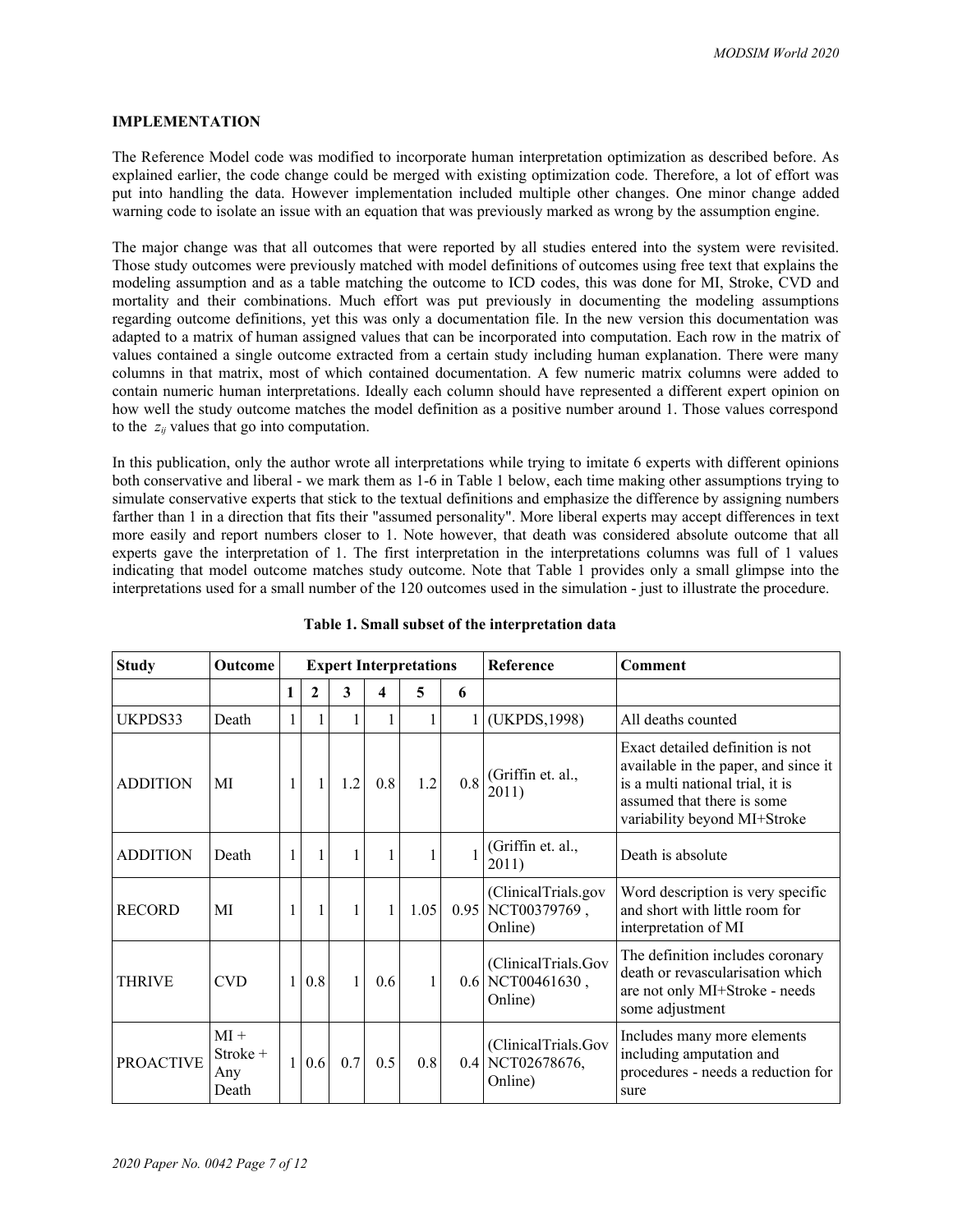Note that the interpretations here were given by one person "impersonating" several opinions. Yet after computation, a merged interpretation is created by weighting all those interpretations together in a way that best matches all the other data and assumptions added to the system with regards to the query used. The spread in expert interpretations also can be used do define possible bounds for the ground truth value - is it quite possible for an expert to have several opinions on what is possible in case variability is large. The assumption engine will find the best fit.

## **RESULTS**

Simulation was conducted on a 64 core machine for 3 weeks. 30 optimization iterations were calculated to determine the most fitting model combination and the most fitting expert interpretation. When simulation started we already expected that one of the implemented risk equations that was shown to be misbehaving in the past would be eliminated by assumption engine. From past results it was known that the population we called PROACTIVE (ClinicalTrials.Gov NCT02678676, Online), since it was based on a previous trial enrollment with this acronym, was a severe outlier as can be see here (Barhak, 2019) . So we expected that Expert 1 interpretation will be rejected by the assumption engine. Recall that expert interpretation 1 simulates an expert that believes that the model outcomes are defined the same as the study outcomes - looking at the clinical trial definition of the outcome, we know this is not reasonable and in fact this may have been better if this trial was excluded from validation due to incompatibility. However, in this work it serves a purpose of showing how human interpretation can help explain things. The results generated do support our prior knowledge and MI equation 11 and expert interpretation 1 weights are both zero at the end of simulation as can be seen in figure 2.

The Reference Model Visualization was enhanced once more this year to use the most advanced HoloViz python technology to visualize the results interactively. Those interactive visualization allow hovering with the mouse over plot elements to get more information. To supplement this paper, some iterative visualization are available online at: [\(https://jacob-barhak.netlify.com/thereferencemodel/results\\_2020\\_03\\_21\\_visual\\_2020\\_03\\_23/CombinedPlot.html](https://jacob-barhak.netlify.com/thereferencemodel/results_2020_03_21_visual_2020_03_23/CombinedPlot.html)), the interactive visualization shows interactively what is shown in figure 2 statically as one snapshot and will take a long time to load as the file size is nearly100Mb - a good internet connection and strong machine are advised.

Figure 2 shows 3 plots: the top left plot represents clinical trials cohorts and their fitness. Each circle is a clinical trial and its color / size represent Age and proportion of Male and their height represents the fitness of model prediction to the observed outcomes of the clinical trial cohort. Fitness may include multiple outcomes associated with the study that are merged into one number, for the sake of simplicity think about it as simulation error measure for that cohort, defined by the query posed to the model. So a higher circle on the vertical axis, means that that cohort results cannot be explained well compared to a cohort that is represented by a lower circle. Ideally we want all circles to be as close to zero as possible, meaning that our ensemble model is very good. However, this is not realistic, since even observed clinical trial results have statistical variability. However, this plot is useful since it shows us what we can explain well computationally. In the future addressing issues that cause some cohorts to be predicted poorly, may improve fitness. So this result give a reference for comparison of our cumulative computational knowledge. The more information that can be absorbed Into the model the better we can see how well computers can explain and predict a phenomenon. The Reference Model is than important as a map for exploration of the ability of machines to comprehend medical knowledge.

The bottom plot in Figure 2 represents the weights that construct the best model. Each bar is associated with a certain equation, while equations that represent the same transitions have the same color. The last group of bars colored cyan is associated with the interpretations. It is clear that there is no bar for MI equation 11 and no bar for expert interpretation 1, meaning that those assumptions have been rejected by the assumption engine as not contributing to the most fitting model.

The Top right plot represents the convergence of the model in each simulation iteration. The overall fitness score, that is a weighted average of cohort fitness scores, is shown as big circles. The fitness of gradient components is shown as smaller circles. It can be seen how the simulation converges and stays more or less steady after 30 iterations. Since the simulation is Monte-Carlo based it is expected to see some fluctuations, yet the results show clear convergence. If we look at the last combined fitness score of  $\sim$ 36 out of 1000 and trying to best interpret the math, we can very loosely say that according to all the knowledge accumulated to date, and while making many simplification in result interpretations, we can predict outcomes on average with fitness of 3.6%. This is our current cumulative gap of computational knowledge and an improvement of 1.4% over the result on 2019 (Barhak, 2019).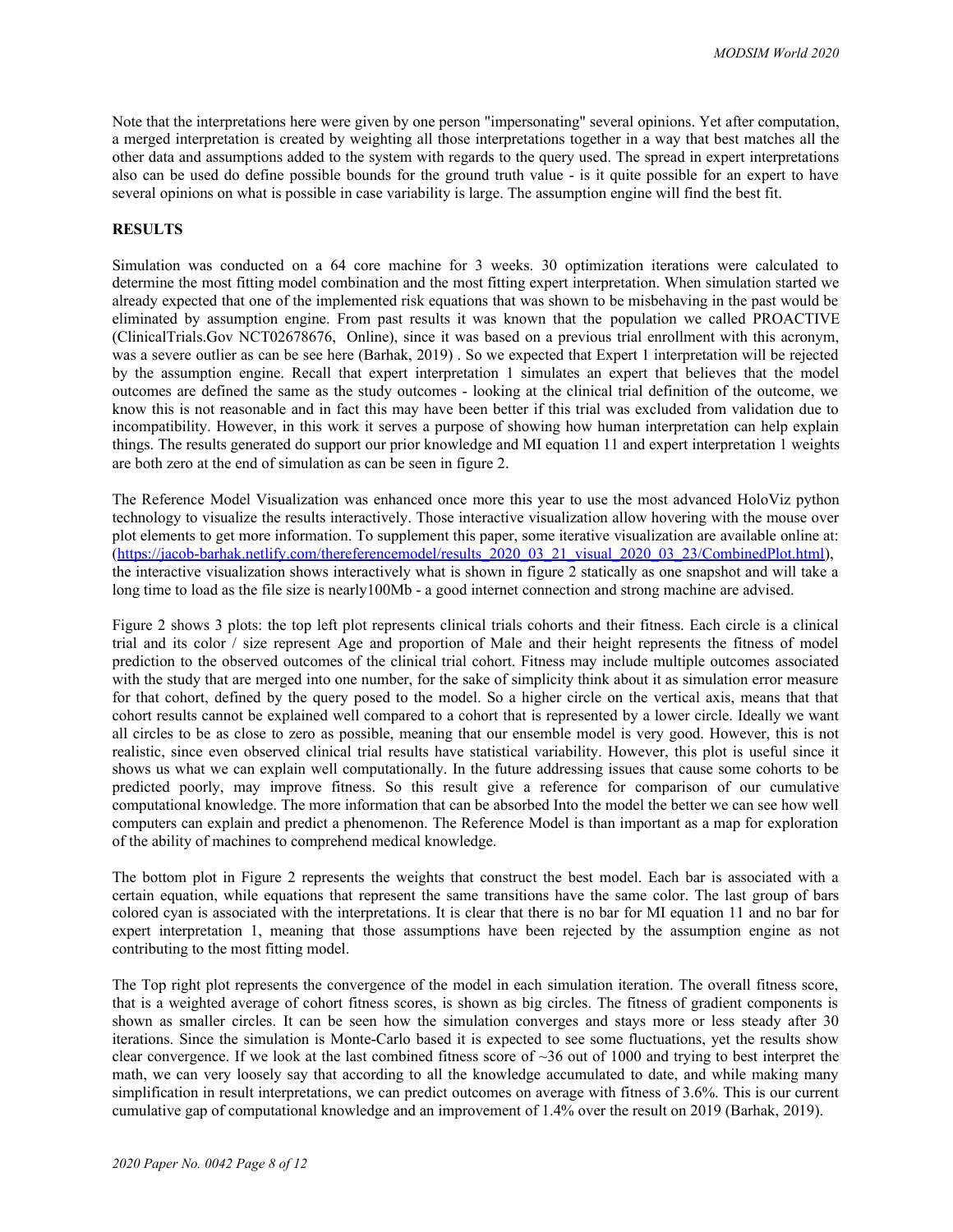

Display: Size: Age, Color: Male, Iteration: 30. Interpretation: Combined

**Figure 2. The Reference Model Results**

#### **DISCUSSION**

The Reference Model in about 8 years of development accumulated more computational knowledge than ever was reported to be accumulated by any diabetes CVD model. Not only it can absorb other models, assumptions, populations, it can now also include human interpretation. The ensemble model now allows automation of significant portions of the modeling process, processes that were once, and even today, done manually.

The Reference Model rise in capabilities by automation should also be contrasted against the decline in human modeling capabilities as reflected by the Mount Hood Diabetes challenge group. The Reference Model was initially created to imitate and improve some processes happening in validation challenges in 2010. In 2012, 2014 the human modeling groups participating, did not validate their results against previous year results while the ensemble model did validate against all previous populations - 8 in 2014. The Mount Hood challenge in 2014 only validated against one population and in 2016 no more populations were introduced for validation, while the ensemble model grew in its validation capabilities in these years while adding those to previous populations and reaching 9 population in 2016 and today stands on 30. The decline of the human modeling paradigm was very clear in 2016 Mount Hood Diabetes Challenge where human groups, including the author, were asked to recreate previous models without success by any team (Economics Modelling and Diabetes: The Mount Hood 2016 Challenge, Online). This alone proves that humans should not be performing repetitive modeling tasks that are better done by machines. However, human decline has reached a new low when some participants in the challenge decided to republish the 2016 challenge results while omitting results - humans can decide to do this, while machines do not remove data willingly. The Reference Model results were removed while it was the only model that has reproducibility tests build within it - see reproducibility section below. During the challenge and afterwards during the summary process the author has called multiple times for publication for code for reproducibility and the idea was not adopted by the human led group.

This decline in human modeling approach compared against rise in automation capabilities and accumulation of knowledge by machines happens in other aspects of our lives like driver-less car technologies that are slowly developing. However, despite machine automation rise, humans still have value and their opinions and needs should be collected by machines in proper manner. The machine automate tasks well, while humans should have a good interface to guide the machines to reach desired goals. The Reference Model now has proper interfaces for humans that fulfill the following roles: 1) Modelers can add new models/assumptions to our knowledge, 2) Data experts /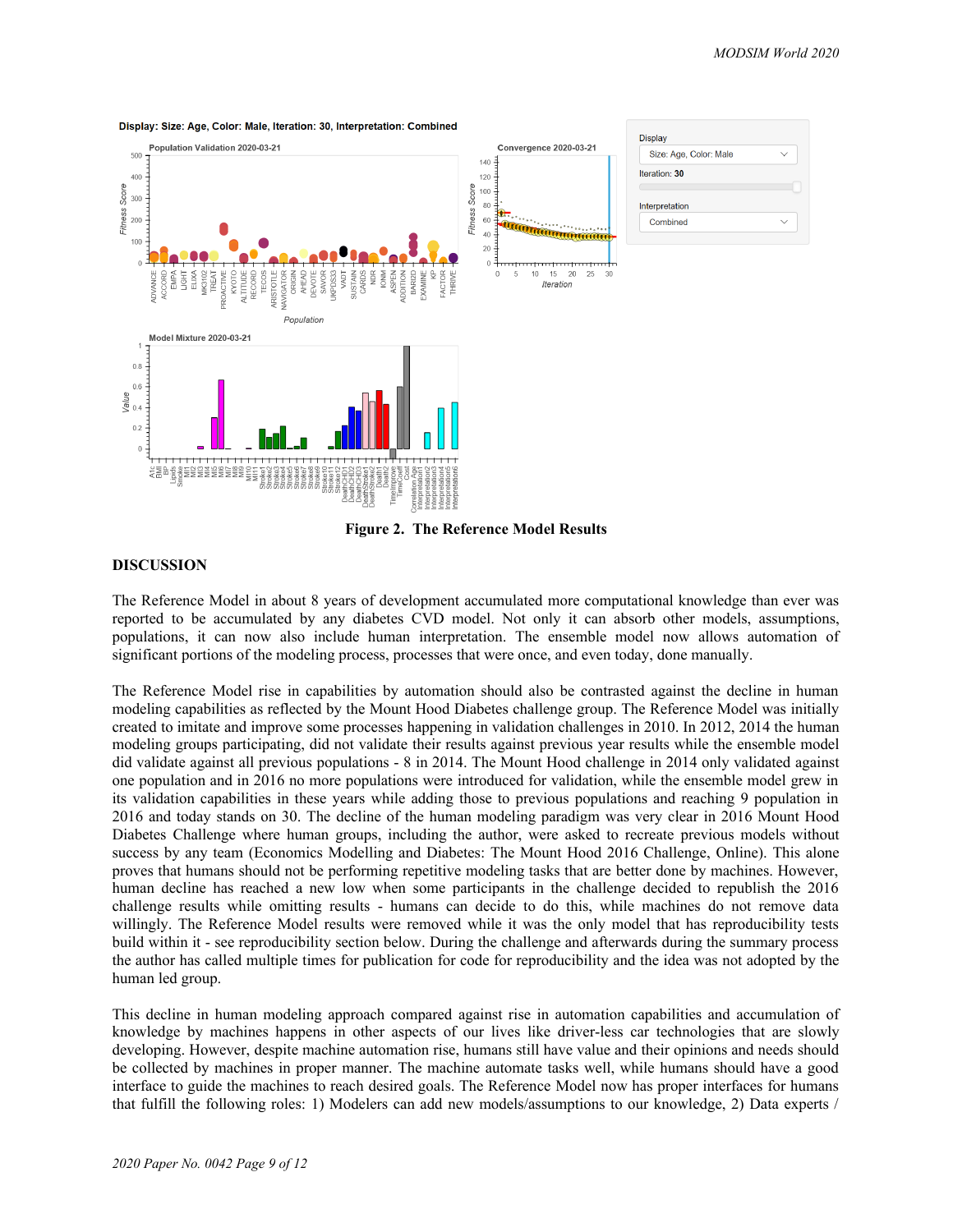Bio statisticians can archive clinical trial data to be validated against 3) Medical experts can interpret clinical trial definitions. Using those interfaces and further improving automation and gathering of data, it would be possible to improve our model prediction accuracy in the future. At some point in time, machine prediction accuracy should become comparable to the average medical expert prediction - this phenomenon is already reported for other machine automated tasks (Laserson, 2018) . When this point is reached and validated, it may be possible to discuss government approval of deploying such technologies. In fact the government is already preparing towards such scenarios (FDA - SaMD, Online). Some prediction on when this machine takeover may happen can be found in (Barhak & Schertz, 2019). The good news are that deployment of machine based technologies is easy and fast compared to deployment of traditional medical knowledge that is accomplished by long cycles of training humans, recruitment, knowledge exchange, and retirement, that take years. Software deployment, even considering hurdles is much faster. So the time from policy approval to deployment is relatively fast, and human adoption will not be hard for technologies that proved themselves if human concerns are addressed.

Therefore the current effort should be in improving the ability of machines to predict and accumulate knowledge. The Reference Model is only one tool in this struggle and it shows that our cumulative computational capability still needs improvement. However, other technologies that help in accumulation of data and its standardization like (ClinicalUnitMapping.Com, Online) are already under development and will allow improving the knowledge accumulation pipeline.

### **REPRODUCIBILITY INFROMATION**

Results presented in this paper were extracted from a simulation executed on a 64 core machine using Ubuntu 18.04.01 LTS with python 2.7.15 delivered by Anaconda with dask 0.19.1 supporting multi processing and MIST 0.94.6.0 as the simulation engine. The simulation results was archived under the file MIST RefModel 2020 03 21 OPTIMIZE.zip. Formula Validation run to validate integrity was archived as MIST RefModel 2020 01 02 FORMULA.zip. Visualization was generated on a notebook machine using Windows 10 x64 with Python 2.7.16, Bokeh: 1.4.0, Holoviews: 1.12.7, panel 0.8.0. The code/data files VisualExploration 2020 03 23.zip archives the visualization results.

#### **ACKNOWLEDGEMENTS**

Thanks to Deanna J. M. Isaman who first introduced the idea of accumulating clinical knowledge from public data. Many thanks to Philipp Rudiger, James Bednar, and Jean-Luc Stevens for developing HoloViz Visualization Tools.

#### **REFERENCES**

Barhak J., Isaman D.J.M., Ye W., Lee D. (2010), Chronic disease modeling and simulation software. Journal of Biomedical Informatics, Volume 43, Issue 5, October 2010, Pages 791-799, http://dx.doi.org/10.1016/j.jbi.2010.06.003

Barhak J. (2013), MIST: Micro-Simulation Tool to Support Disease Modeling. SciPy, 2013, Bioinformatics track, https://github.com/scipy/scipy2013\_talks/tree/master/talks/jacob\_barhak Video retrieved from: http://www.youtube.com/watch?v=AD896WakR94

Barhak J. (2014). The Reference Model for Disease Progression – Data Quality Control. Monterey CA. Paper retrieved from: http://dl.acm.org/citation.cfm?id=2685666 Presentation retrieved from: http://sites.google.com/site/jacobbarhak/home/SummerSim2014\_Upload\_2014\_07\_06.pptx

Barhak J., Garrett A., (2014). Population Generation from Statistics Using Genetic Algorithms with MIST + INSPYRED. MODSIM World 2014, April 15 - 17, Hampton Roads Convention Center in Hampton, VA. Paper: http://sites.google.com/site/jacobbarhak/home/MODSIM2014\_MIST\_INSPYRED\_Paper\_Submit\_2014\_03\_10.pdf Presentation: http://sites.google.com/site/jacobbarhak/home/MODSIM\_World\_2014\_Submit\_2014\_04\_11.pptx

Barhak J. (2015). The Reference Model uses Object Oriented Population Generation. SummerSim 2015. Chicago IL, USA. Paper retrieved from: http://dl.acm.org/citation.cfm?id=2874946 Presentation retrieved from: http://sites.google.com/site/jacobbarhak/home/SummerSim2015\_Upload\_2015\_07\_26.pptx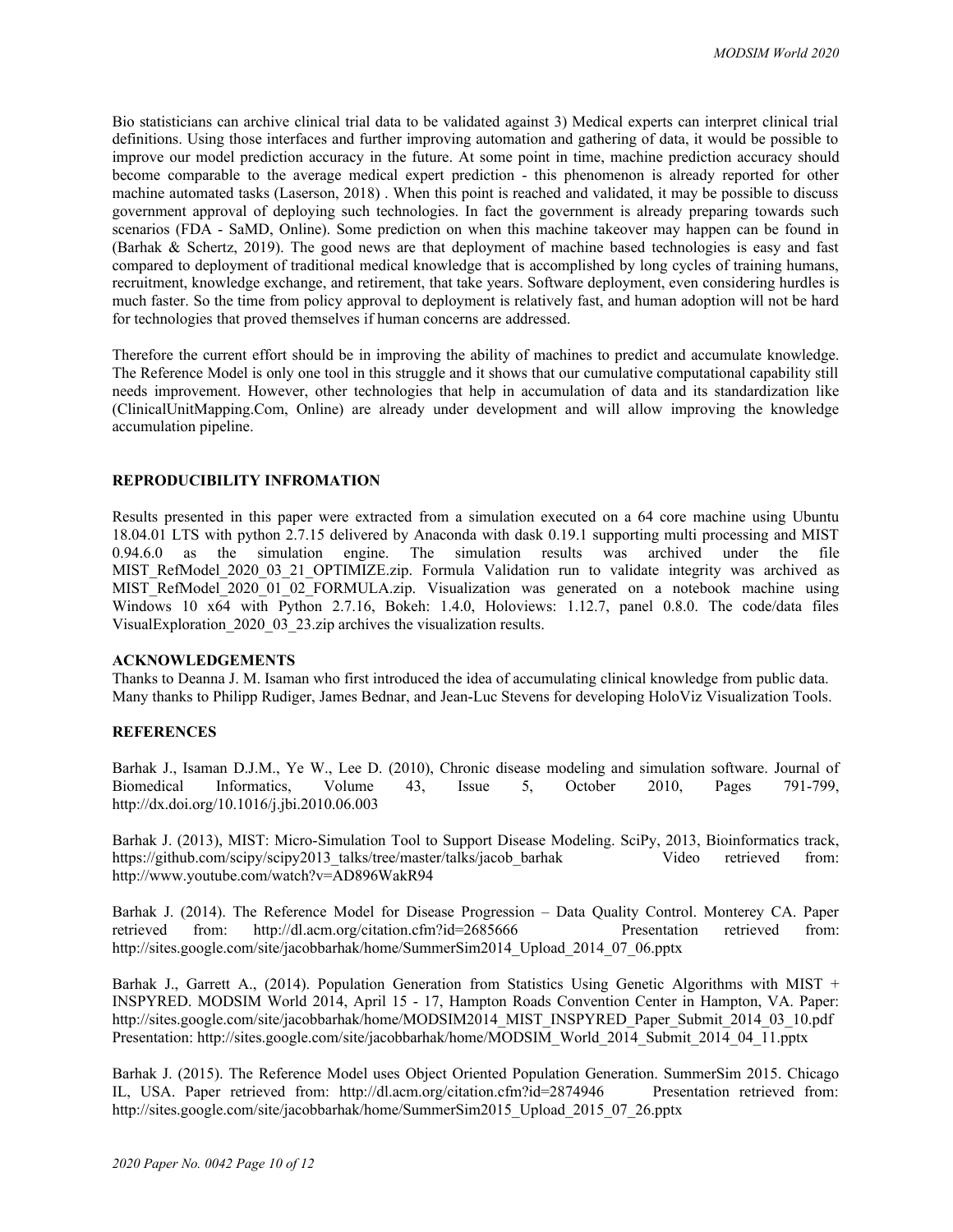Barhak J., Garrett A., & Pruett W. A. (2016). Optimizing Model Combinations, MODSIM world, Virginia Beach, VA. Paper retrieved from: http://www.modsimworld.org/papers/2016/Optimizing\_Model\_Combinations.pdf Presentation: http://sites.google.com/site/jacobbarhak/home/MODSIM2016\_Submit\_2016\_04\_25.pptx

Barhak J. (2016), The Reference Model for Disease Progression Combines Disease Models. I/IITSEC 2016 28 Nov – 2 Dec Orlando Florida. Paper: http://www.iitsecdocs.com/volumes/2016 Presentation: http://sites.google.com/site/jacobbarhak/home/IITSEC2016\_Upload\_2016\_11\_05.pptx

Barhak J. (2017), The Reference Model Estimates Medical Practice Improvement in Diabetic Populations. SpringSim, April 23 –26, 2017, Virginia Beach Convention Center, Virginia Beach, Virginia, USA.

Barhak, J. (2019) The Reference Model is the most validated diabetes cardiovascular model known. MSM/IMAG meeting. IMAG Multiscale Modeling (MSM) Consortium Meeting March 6-7, 2019 @ NIH, Bethesda, MD . Poster: https://jacob-barhak.github.io/InteractivePoster\_MSM\_IMAG\_2019.html

Barhak J. (2020), The Reference Model Accumulates Knowledge With Human Interpretation. Interagency Modeling and Analysis Group - IMAG wiki - MODELS, TOOLS & DATABASES Uploaded 16 March 2020. Poster: https://jacob-barhak.github.io/Poster\_MSM\_IMAG\_2020.html

Jacob Barhak, Joshua Schertz (2019). Standardizing Clinical Data with Python . PyCon Israel 3-5 June 2019, Video: https://youtu.be/vDXyCb60L5s Presentation: https://jacob-barhak.github.io/Presentation\_PyConIsrael2019.html

Bokeh, (Online). https://docs.bokeh.org/en/latest/index.html

Holoviz, (Online). https://holoviz.org/index.html

Clarke P.M., Gray A.M., Briggs A., Farmer A.J., Fenn P., Stevens R.J., Matthews D. R . Stratton. I. M., Holman R. R., &UK Prospective Diabetes Study (UKDPS) Group (2004). A model to estimate the lifetime health outcomes of patients with type 2 diabetes: the United Kingdom Prospective Diabetes Study (UKPDS) Outcomes Model (UKPDS no. 68). Diabetologia, 47(10),1747-59. http://dx.doi.org/10.1007/s00125-004-1527-z

ClinicalTrials.gov - NCT00379769: Rosiglitazone Evaluated for Cardiac Outcomes and Regulation of Glycaemia in Diabetes (RECORD) (Online) https://clinicaltrials.gov/ct2/show/results/NCT00379769?view=results

ClinicalTrials.gov - NCT00461630: Treatment of HDL to Reduce the Incidence of Vascular Events HPS2-THRIVE (HPS2-THRIVE) (Online) https://clinicaltrials.gov/ct2/show/results/NCT00461630?view=results

ClinicalTrials.gov - NCT02678676: Rosiglitazone Evaluated for Cardiac Outcomes and Regulation of Glycaemia in Diabetes (RECORD) (Online) https://clinicaltrials.gov/ct2/show/results/NCT00379769?view=results

ClinicalUnitMapping.Com (Online): https://clinicalunitmapping.com/

Eddy D.M. , Schlessinger L. (2003), Validation of the Archimedes Diabetes Model, Diabetes Care 2003 Nov; 26(11): 3102-3110. https://doi.org/10.2337/diacare.26.11.3102

Gary T., Mingle D., Yenamandra A.(2016) The Evolving Definition of Sepsis. arXiv:1609.07214v1. https://arxiv.org/ftp/arxiv/papers/1609/1609.07214.pdf

Griffin S. J. Borch-Johnsen K., Davies M.J., Khunti K., Rutten G., Sandbæk A., (2011). Effect of early intensive multifactorial therapy on 5-year cardiovascular outcomes in individuals with type 2 diabetes detected by screening (ADDITION-Europe): a cluster-randomised trial. The Lancet, VOLUME 378, ISSUE 9786, P156-167, https://doi.org/10.1016/S0140-6736(11)60698-3